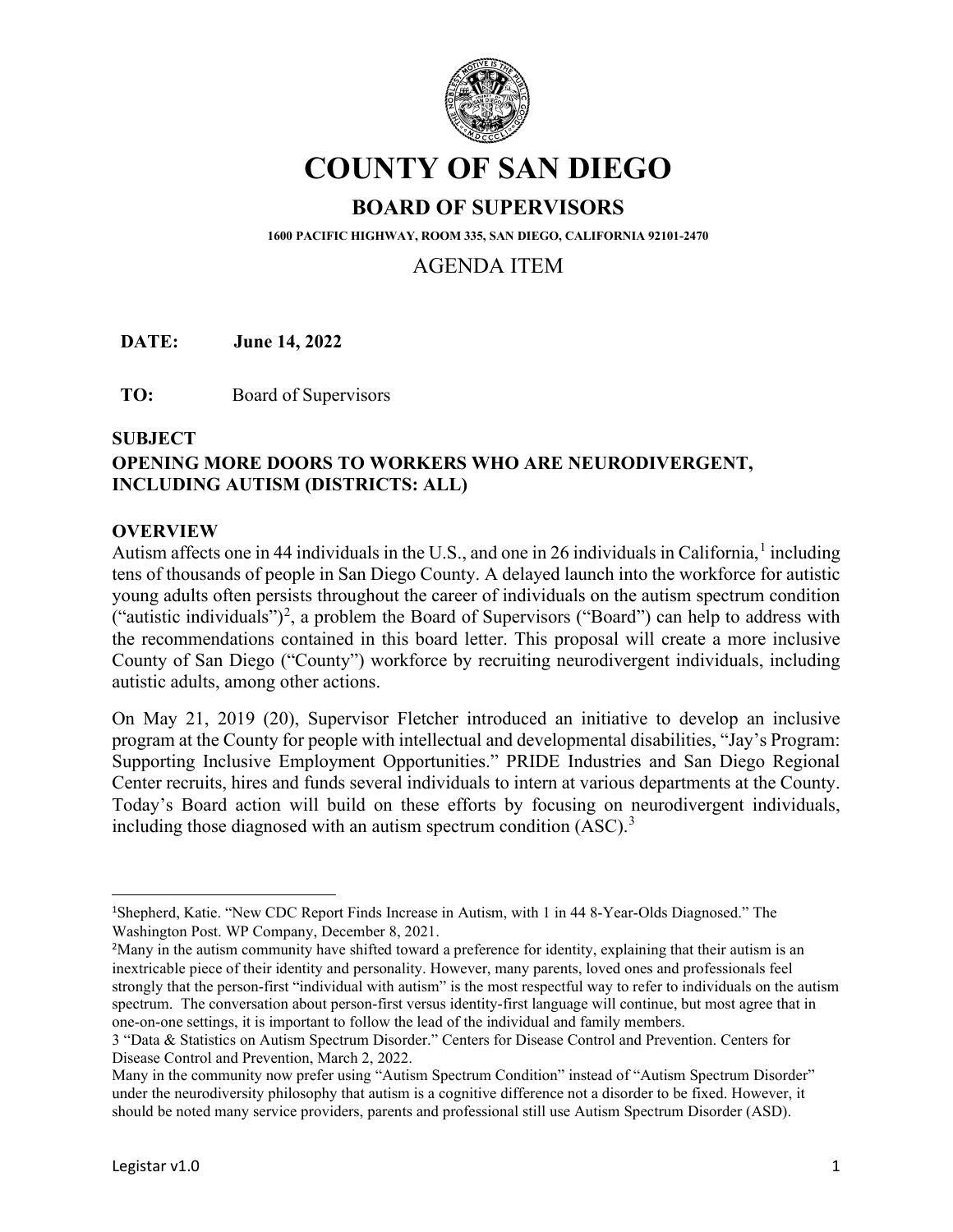Autistic individuals have been largely under-represented in the workforce even though many have the skills employers are looking for such as trustworthiness, attention to detail, analytical thinking, and low absenteeism, and at a time employers are struggling to find reliable workers. **Current data suggest approximately 75% of autistic adults are unemployed or under-employed.[4](#page-1-0) The lost worker productivity and costs of care for autism generates an economic cost of \$137 billion in the United States.[5](#page-1-1)** The data underscores the urgent need to take action to address systemic barriers autistic adults face in finding and keeping meaningful employment**. Today's Board action will take substantial steps to address these barriers at the County.** 

The County employs over 18,000 individuals in a variety of fields including animal services, building and safety, clerical and data entry, elections, environmental services, health services, IT and computers, land use, parks and recreation, public records, social services, and web design. As one of the largest employers in our region, we have a unique opportunity to address the workforce disparity with neurodivergent adults.

Today's action marks a substantial step in supporting our neurodivergent community, by aiming to increase the County's recruitment and outreach efforts to neurodivergent individuals, including autistic adults, by 2030. Today's action builds upon the County's new Framework for the Future, which places equity at the forefront of all we do. To create a more inclusive recruitment process and equitable work environment we must understand the difference in processing of information, social cues, as well as verbal and non-verbal cues of neurodivergent individuals and neurotypical individuals, which is why today's action will require all County staff and hiring managers to complete disability, including neurodiversity workforce training. This will ensure our staff are equipped with skills useful in the interview process and advance a more inclusive work culture.

Furthermore, this action will direct the County to continue to identify available positions and include a breakdown of the knowledge, skills, and abilities necessary for potential applicants, including neurodivergent applicants. Recruitment information for desired fields will be appropriately circulated to community partners and organizations to better assist them in helping potential applicants apply for jobs that might match the applicants' skills.

Lastly, today's action requests a report back in 2024 with a cost-benefit analysis outlining the savings for local, State, and federal government if the County increases our neurodiverse, including autism spectrum condition, outreach and recruitment in the public sector. The focus of the report is to capture the externalities generated through outreach initiatives that potentially reduce reliance on public programs for neurodivergent, including autistic individuals.

We urge our colleagues to join us in supporting this item and advancing equity for neurodivergent individuals at the County of San Diego.

# **RECOMMENDATION(S) SUPERVISOR TERRA LAWSON-REMER AND CHAIR NATHAN FLETCHER**

<span id="page-1-1"></span><span id="page-1-0"></span><sup>&</sup>lt;sup>4</sup> "Autism Facts & Statistics." Autism Society Greater Cincinnati, February 23, 2022.<br><sup>5</sup> Foster, Dan. "Autism in the Workplace - Economic Impact and Great Successes." LinkedIn. LinkedIn, May 23, 2018.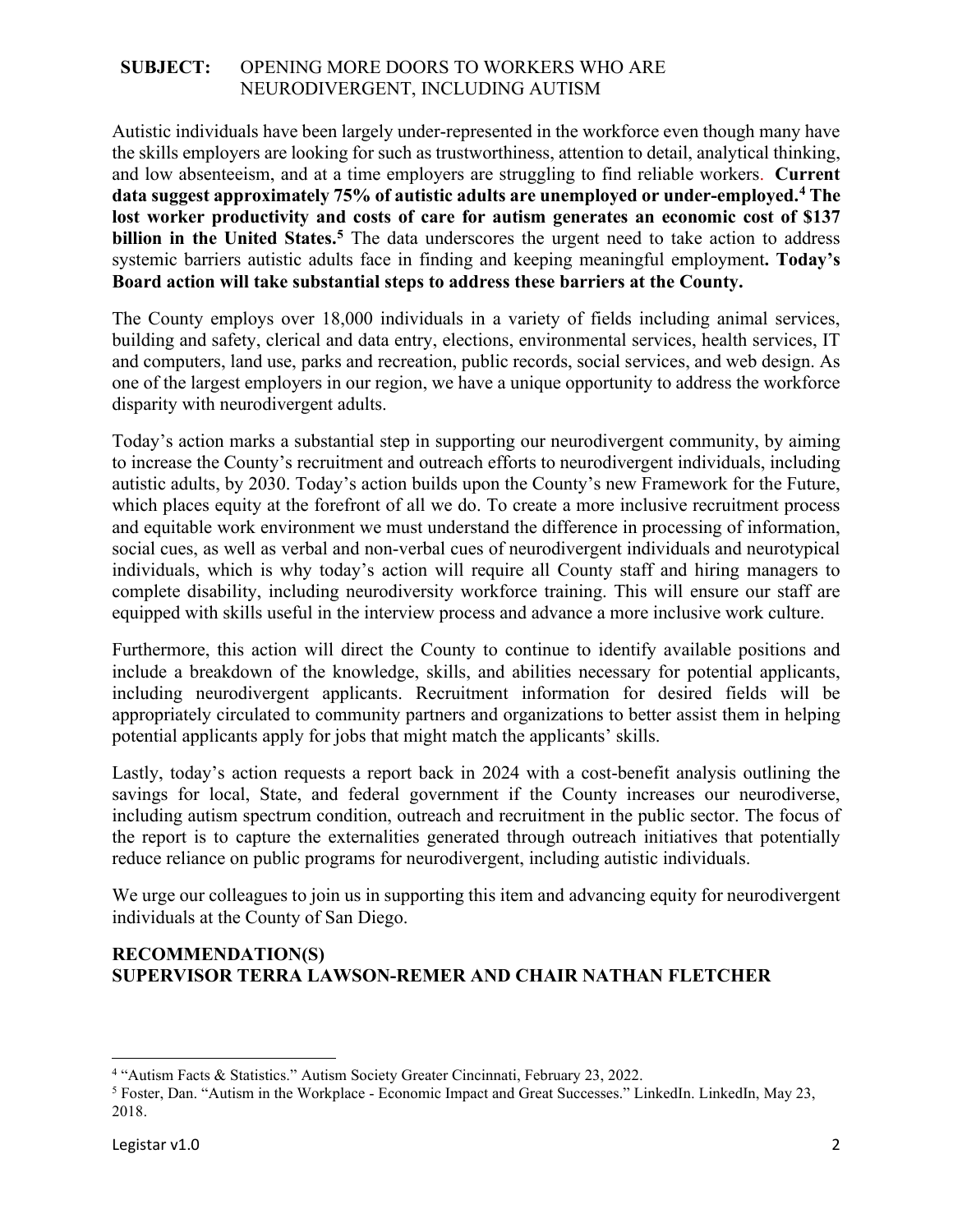- 1. Build upon Jay's Program and strategically align all aspects of the County of San Diego's neurodiversity recruitment and outreach initiative by developing one integrated program that includes Jay's Program and the other recommendations included in this Board Letter.
- 2. Direct the Chief Administrative Officer (CAO) to:
	- a. Set a County Enterprise Goal to increase our recruitment and outreach efforts to focus on neurodivergent applicants, including autistic applicants, by 2030.
	- b. Work with a consultant to develop and administer a biannual, voluntary, and anonymous survey of County employees that aims to measure the level of accessibility and workplace culture for neurodivergent employees. This survey will allow the County to see where it is at, setting a baseline initially, and biennially thereafter, measuring any progress that this initiative is making in creating a diverse and inclusive work environment. This furthers the County's efforts for an inclusive workforce that reflects our diverse community, including neurodivergent individuals.
	- c. Develop a program for Board approval to encourage participation of neurodivergent individuals in County contracting opportunities.
	- d. Work with all County Groups, Departments and Programs (including independently elected officials such as the District Attorney, Treasurer-Tax Collector and Assessor/Recorder/County Clerk, and Sheriff) to develop and implement Disability & Neurodiversity Recruitment, Outreach and Training Plans. Each plan should include, but is not limited to, the elements enumerated in 3-4 below. Staff is encouraged to come up with additive elements as well as these core elements.
	- e. Work with community organizations primarily focused on the advancement of neurodivergent individuals, including autistic individuals, to advise and support all elements of this initiative, as legally permissible.
	- f. Report back to the Board of Supervisors within 150 days with a progress report on the implementation and an initial analysis of the funding necessary to advance implementation of this Board letter.
	- g. Report back to the Board of Supervisors within one year with final Disability & Neurodiversity Recruitment, Outreach and Training Plans. Plans must include a funding analysis for all subsequent fiscal years to fully fund an ambitious program.
	- h. After reporting on the final plans, report back to the Board of Supervisors on an annual basis to assess progress on the implementation of this Board action and identify County resources needed to ensure continued success in implementing all elements outlined in this Board Letter.
- 3. Direct the Chief Administrative Officer (CAO) to develop and within one year, implement the following required disability and neurodiversity trainings:
	- a. An annual disability and neurodiversity training for all County staff.
	- b. An annual neurodiversity workforce training for all supervisors and managers that assists in helping supervisors and managers understand the differences in behavior of neurodivergent applicants and employees with an objective of continuing to create an inclusive work environment.
- 4. Direct the Chief Administrative Officer (CAO) to:
	- a. Create a targeted outreach and recruitment initiative to recruit neurodivergent applicants, including autistic applicants.
	- b. Continue to share recruitment information, including available positions and their required knowledge, skills, and abilities with community partners and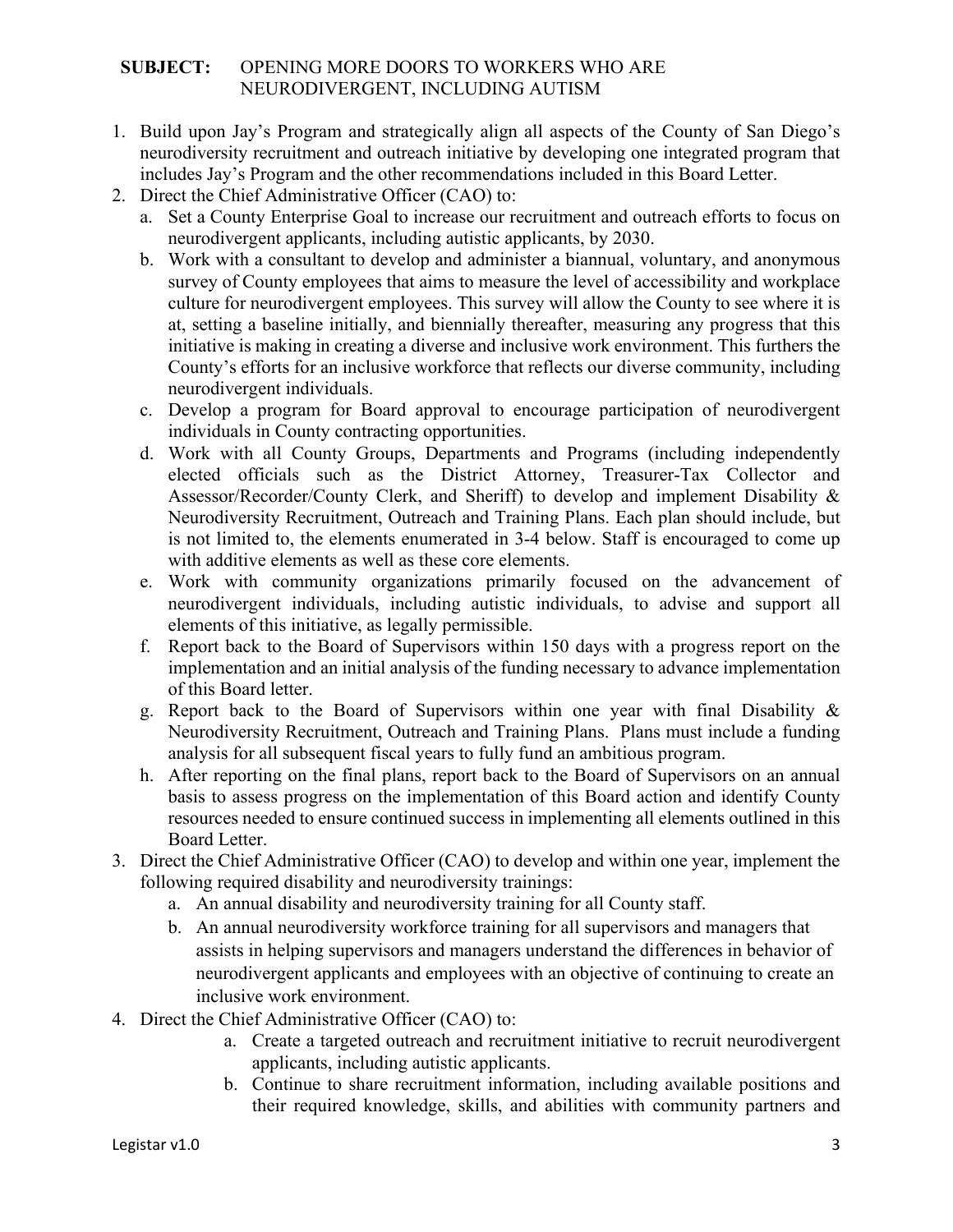organizations to better assist them in helping potential applicants apply for jobs that match the applicants' skills.

- 5. Authorize the Director, Purchasing and Contracting to issue competitive solicitation(s) for the procurement of disability and neurodiversity consulting services and upon successful negotiations and determination of a fair and reasonable price, award contract(s) for a period of one year with four option years, and, if needed, to amend the contract(s) to reflect changes in funding or service requirements, subject to the availability of funds. Consultant(s) should support objectives, development and implementation of elements outlined in this Board letter.
- **6.** Direct the Chief Administrative Officer to report back to the Board in 2024 with a costbenefit analysis (CBA) on the potential government savings (from the local, state, and federal perspectives) from increasing the neurodivergent, including ASC workforce in the public sector with available data. The CBA should capture externalities across multiple public sectors, such as social services, housing, and health.

# **EQUITY IMPACT STATEMENT**

Neurodivergent individuals experience multiple barriers in employment throughout the job seeking process, from application to employment. Unfortunately, neurodiversity is rarely discussed, and many individuals remain uniformed, which perpetuates disparities in accessibility on the job and ultimately, retention of neurodivergent individuals. A report by the National Center for Special Education that only 32.5 percent of young adults with ASC worked for pay.[6](#page-3-0) This has further repercussions on race and socioeconomic inequity in the workplace considering that white young adults diagnosed with ASC are twice as likely to be employed than Black, Indigenous, and People of Color (BIPOC) individuals.<sup>[7](#page-3-1)</sup>

Today's action builds upon the County's new Framework for the Future, which places equity at the forefront of all we do. To create an inclusive hiring process and work environment we must understand the difference in behaviors of neurodivergent and neurotypical individuals, recommendations outlined in this Board letter will advance a more equitable workforce.

# **FISCAL IMPACT**

Funds for this request are included in the Fiscal Year 2022-23 CAO Recommended Operational Plan in the Department of Human Resources. If approved, this request will result in estimated initial costs of \$350,000 for contracted consulting services and to establish the Neurodiversity Recruitment and Outreach Initiative in Fiscal Year 2022-23. The funding source is General Purpose Revenue. At this time there will be no change in net General Fund cost and no additional staff years in Fiscal Year 2022-23, though today's recommended actions may result in future fiscal and staffing impacts. Staff will return to the Board for consideration and approval of any such impacts.

# **BUSINESS IMPACT STATEMENT** N/A

<span id="page-3-0"></span><sup>6</sup>" The National Autism Resource and Information Center." AutismNOW.org. The Institute for Community Inclusion at University of Massachusetts Boston, March 29, 2011.

<span id="page-3-1"></span><sup>7</sup> Roux, Anne M., Shattuck, Paul T., et.al. National Autism Indicators Report: Transition into Young Adulthood. Philadelphia, PA: Life Course Outcomes Research Program, A.J. Drexel Autism Institute, Drexel University, 2015.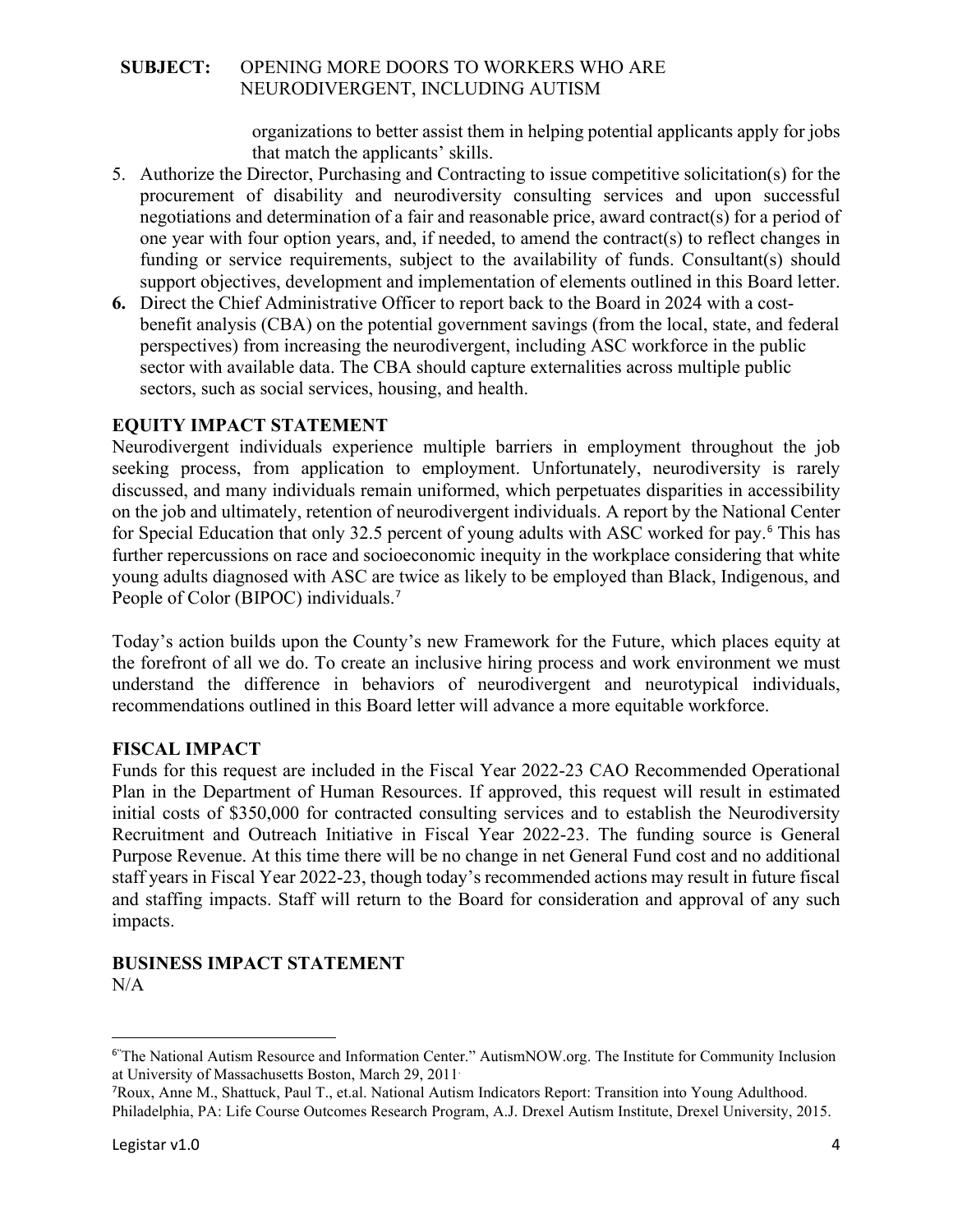# **ADVISORY BOARD STATEMENT**

 $N/A$ 

# **BACKGROUND**

Neurodiversity is the concept that different cognitive styles exist as a natural and essential part of biodiversity. The term was coined by Judith Singer as part of her doctoral dissertation in the 1990s as an alternative to the negative, medical model of autism that was prevalent at the time and has since been expanded to include cognitive differences including attention deficit hyperactivity disorder (ADHD), dyslexia, obsessive-compulsive disorder (OCD), Tourette Syndrome, bipolar, anxiety and some other mental health conditions.

Autism Spectrum Condition is a developmental disability caused by differences in the brain that affects the individual's ability to communicate and socialize with others. An autistic individual may also have behaviors, and or learning styles that can be different from other people. These differences put an autistic candidate at a disadvantage during the interview process, often causing the applicant and their abilities to be overlooked (minimized or underestimated). People with ASC may behave, communicate, interact, and learn in ways that are different from most other people.<sup>[8](#page-4-0)</sup> **Including people with disabilities in everyday activities and encouraging them to have roles similar to their peers who do not have a disability is** *disability inclusion.[9](#page-4-1)* 

The County defines diversity as "the range of human differences—recognizing that each person has layers of diversity, which together make him or her perspective unique and essential to the success of the organization. Human differences include, but are not limited to personality, age, life experience, race/ethnicity, socio-economic class, gender, sexual orientation, national origin, ability, and religion."[10](#page-4-2)

Raymond G. Bariuan, affectionately called "Jay," has worked with Chair Fletcher since 2008. Jay has provided vital support and assistance to various legislative teams throughout the years, including Chair Fletcher's assembly office, Senator Marty Block's office, and, since 2019, as an intern in Chair Fletcher's Supervisorial office. As currently structured, an individual needs to be a San Diego Regional Center client to be eligible for Jay's Program. Eligibility for San Diego Regional Center includes being a resident of San Diego or Imperial County, an adult with a developmental disability such as intellectual disability, cerebral palsy, epilepsy, autism, or other conditions found to be closely related to an intellectual disability or to require treatment similar to that required for individuals with an intellectual disability.<sup>[11](#page-4-3)</sup> Jay's Program offers a six-month parttime internship, and interns collaborate with County mentors to discuss career goals and craft the course of their program experience. Interns gain practical work experience for resume development and hone the skills and abilities that will qualify them for entry-level civil service jobs. The program launched in 2019 but was put on hold due to the COVID-19 pandemic. In April of 2022, Jay's Program hosted a recruitment event and highlighted the twenty individuals who

<span id="page-4-0"></span><sup>8</sup> "What Is Autism Spectrum Disorder?" Centers for Disease Control and Prevention. Centers for Disease Control and Prevention, March 31, 2022.

<span id="page-4-1"></span><sup>9</sup> "Disability Inclusion." Centers for Disease Control and Prevention. Centers for Disease Control and Prevention, September 16, 2020.

<span id="page-4-2"></span> $10$  "Diversity and Inclusion for a World -Class Organization." County of San Diego, 2015.

<span id="page-4-3"></span><sup>&</sup>lt;sup>11</sup>"Who Is Eligible: San Diego Regional Center." SD Regional Center. N.d..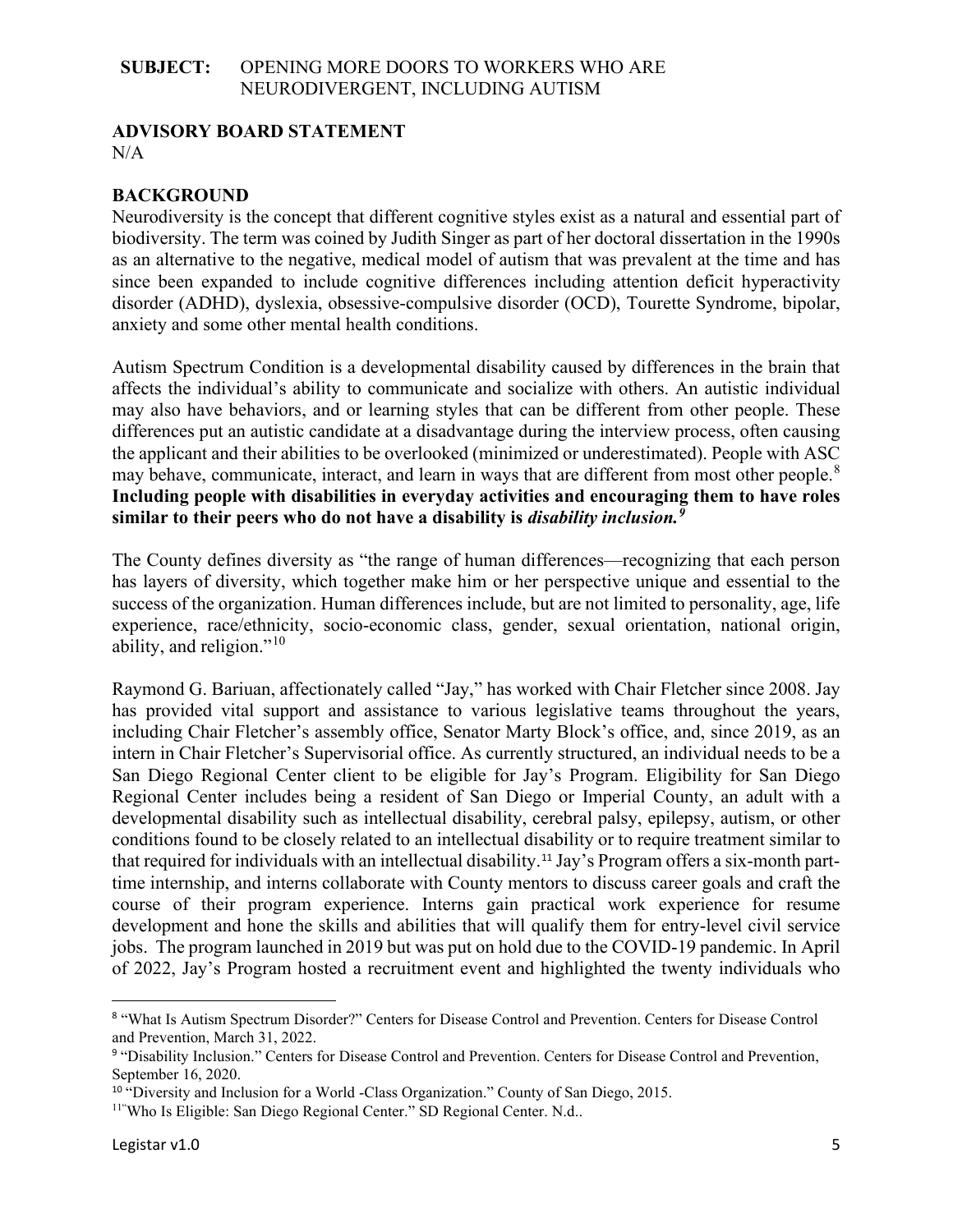have participated in Jay's Program in twenty different County departments. The second cohort of Jay's program will start July of 2022.

**Today's action builds on Jay's Program and aligns with our County's Diversity and Inclusion mission: the County of San Diego continually seeks ways to create an inclusive culture that embraces diversity, so our employees feel valued and fully engaged to support a workplace and community that is healthy, safe and thriving.[12](#page-5-0)** We know the value that Jay's Program brings to neurodivergent individuals and our County departments – these actions allow us to build upon this program by bringing neurodivergent individuals as permanent County employees.

As we strive to achieve an increased neurodiverse workforce by 2030, one example of a similar effort is our Veterans' Outreach Program. The Department of Human Resources uses community outreach and recruitment strategies to find the best talent and reflects our diverse region. The Veterans' Outreach Program provides veterans with the resources and tools necessary to maximize their employment opportunities with the County and assist them with the transition to civilian life. The current County workforce has 6% self-reported veterans, with 8% of applicants identified as veterans in 2021. Components of this program can serve as an example for the Disability & Neurodiversity Recruitment, Outreach and Training Plans advanced by this Board letter.

The County's Diversity & Inclusion (D&I) Champions practice inclusion by being curious, selfaware, flexible, collaborative, a relationship-builder, and a leader on Diversity and Inclusion. There is a grassroots network of nominated Champions leading the County forward within each group and department. D&I Group Leads serve the vital link between executives, departmental champions, and departmental management teams. They regularly collaborate with DHR's Equity, Diversity, and Inclusion team to stay apprised of various needs, successes, and areas of focus to establish opportunities for cross-functional threading and consistent messaging at all levels of the organization. Departmental champions are selected by department leadership as potential change agents to help lead the efforts withing their department and participate in Countywide events. These champions actively support the County's strategy for diversity and inclusion by serving as D&I resource in the department by staying current on the County's D&I activities, the work of ERGs, and D&I in the larger culture and organization context.

San Diego County's Office of Equity and Racial Justice partners with the community to co-create transformative, enduring, structural and systemic change in San Diego County government. They bridge County departments and community voices to design bold policies and practices to advance equity. Inclusion is the process of introducing an employee with ASC in such a way so that it benefits all employees and entails a clear participation into the mainstream workforce with very little consideration or accommodations made to ensure their success within that workforce. Today's Board action empowers the County's D&I Champions and Justice, Equity, Diversity and Inclusion (JEDI) teams to advance the elements outlined in this Board letter.

The Employer Assistance and Resource Network on Disability Inclusion (EARN), part of the U.S. Labor Department, issued an online resource that explains neurodiversity in the workplace context,

<span id="page-5-0"></span><sup>&</sup>lt;sup>12</sup> "Diversity and Inclusion for a World -Class Organization." County of San Diego, 2015.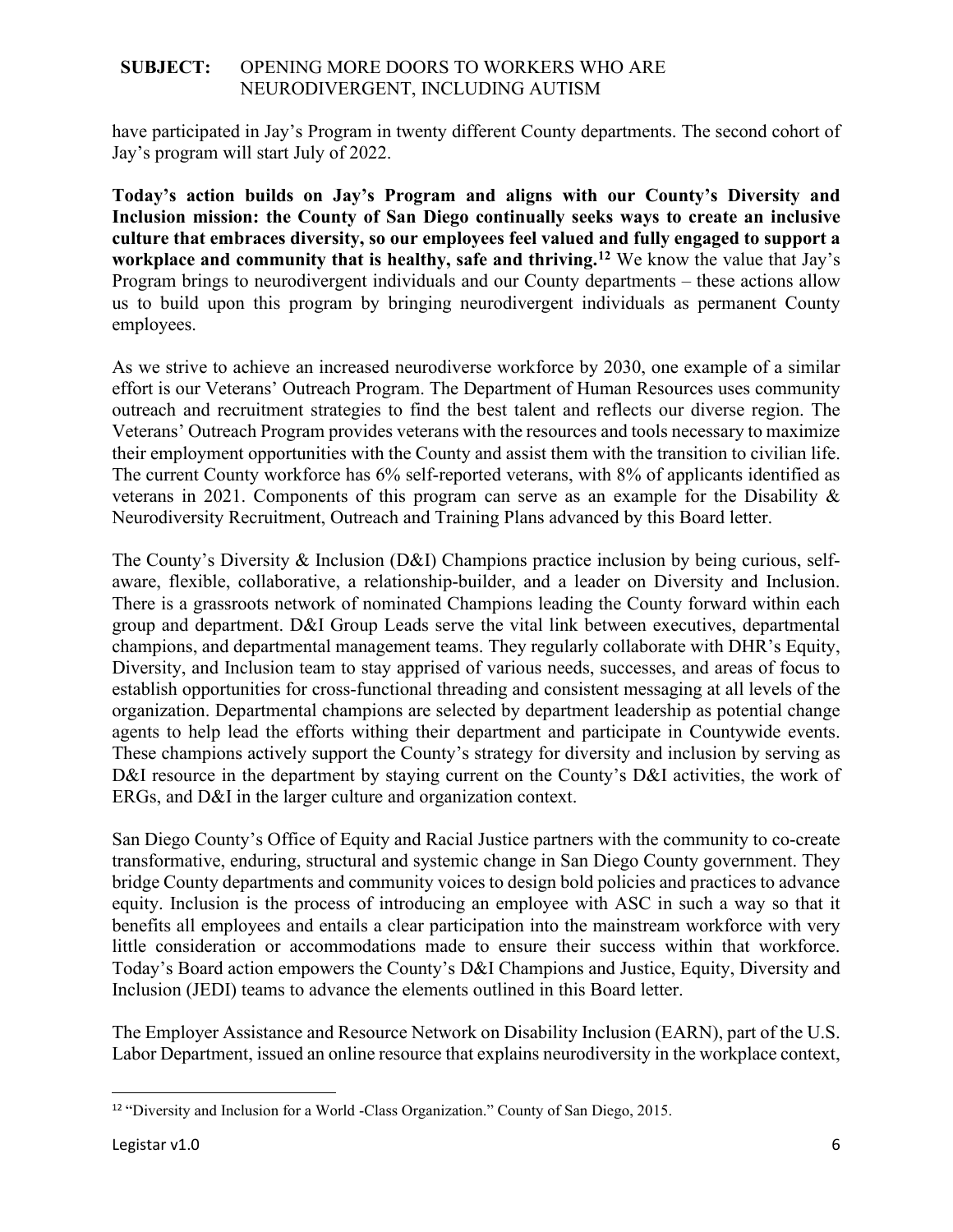addresses how fostering support for neurodiversity can benefit employers and workers alike, and share suggestions on how to support neurodivergent workers.<sup>[13](#page-6-0)</sup> As the Chief Administrative Officer works collaboratively across the enterprise, the EARN resource should serve as a reference.

Global leaders, Microsoft and System Analysis Program (SAP) have implemented strategies for attracting and retaining qualified autistic talent and have put these "best practices" into an "Autism at Work" playbook that is free and available to the public.<sup>[14](#page-6-1)</sup> The purpose of California Competitive Integrated Employment (CIE) Blueprint is to increase opportunities for Californians with intellectual disabilities and developmental disabilities. [15](#page-6-2) The CIE Blueprint and "Autism at Work" playbook should serve as references for this work.

The San Diego Workforce CyberHire program is a public-private partnership, informed by local and national career pathway and economic impact research in the cyber security and IT talent space. CyberHire aims to level the playing field for cybersecurity jobs by providing an accessible pathway into the industry. In collaboration with San Diego Regional EDC and San Diego Cyber Center of Excellence, The San Diego Workforce Partnership CyberHire program provides those interested and passionate about cybersecurity an opportunity to enter the industry. They work with employers and partner with the San Diego College of Continuing Education, MiraCosta College, and the National Foundation for Autism Research to provide high-quality training. The Cyber Center of Excellence (CCOE) is working with the National Foundation for Autism Research (NFAR) to pilot NFAR Cyber, an industry-led autism training and workforce development program to pair students along the autism spectrum condition (ASC) with cognitive exceptionalities to well-suited careers in software and cybersecurity. The CyberHire program serves as an example of the many innovative initiatives in the neurodiverse workforce space.

Today, the Board is asked to direct the CAO to continue to work with the County's partners at PRIDE Industries and Workforce Partnership to continue to move Jay's Program forward. This action also directs the CAO to develop and implement two trainings for County staff. The first is an annually required disability and neurodiversity training for all staff that works to create a culture of inclusion combined with learning how to expand the definition of acceptable workplace behavior to create an environment for employees with disabilities to thrive. The second would be an annually required training for supervisors and managers that should include aspects of understanding the difference in behavior of neurodivergent applicants and employees so the County can create an inclusive work environment and the skills for County staff and managers to help neurodivergent employees in the workplace so we can retain our neurodiversity workforce.

The Board is also asked to direct the CAO to work with a consultant to develop and administer a biannual, voluntary, and anonymous survey of County employees that aims to measure the level of accessibility and workplace culture for neurodivergent employees. This survey will allow the County to see where it is at, setting a baseline initially, and biennially thereafter, measuring any progress that this initiative is making in creating a diverse and inclusive work environment.

<span id="page-6-1"></span><span id="page-6-0"></span><sup>&</sup>lt;sup>13</sup> "Recruit. Hire. Retain. Advance." AskEARN. Accessed May 31, 2022.<br><sup>14</sup> "Autism at Work Program: Sap Careers." SAP. Accessed May 31, 2022. N.d.

<span id="page-6-2"></span><sup>&</sup>lt;sup>15</sup> "Competitive Integrated Employment (CIE) - California Health and Human Services." California Health and Human Services - Updates on CHHS Data Initiatives, May 27, 2022.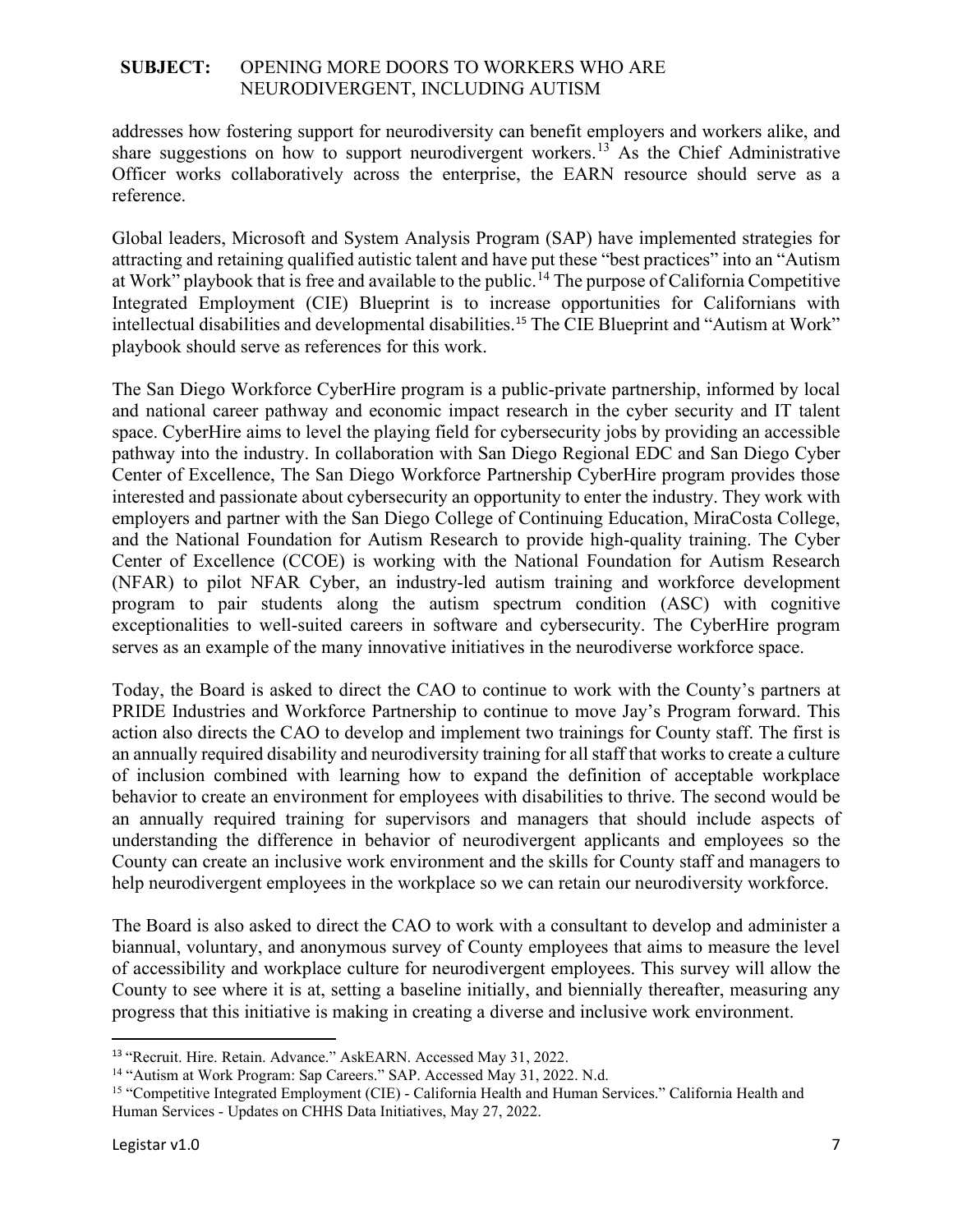We encourage the selection criteria for any consultant to include: expertise in workforce neurodiversity education and inclusion, or neurodiversity hiring best practices, or neurodiversity outreach and recruitment, AND employment of staff with lived experience in neurodiversity, especially Autism Spectrum Condition.

The CAO would report back to the Board annually on progress made on the implementation of these actions, with a goal of increasing recruitment and outreach efforts for neurodivergent applicants, including autistic applicants, by 2030 and identify County resources needed to ensure continued success in implementing today's Board action. In addition, the CAO would report back to the Board in 2024 with a cost-benefit analysis on the potential government savings from increasing the neurodivergent workforce in the public sector.

A commitment to valuing diversity and practicing inclusion advances the County's vision and exemplifies County's values of *integrity, belonging, and excellence* in all we do. This commitment is articulated in the *County's Strategic Initiative of Empower* and comes from the understanding that our diverse workforce is our greatest asset. A dynamic strategy for diversity and inclusion will give the County an advantage in the market for talent. According to a study by McKinsey & Company, the most important organizational asset in the future will not be technology, but rather talented people; human capital that is smart, sophisticated, globally astute, and operationally agile. Sustaining our focus on workforce diversity and continually seeking ways to foster an inclusive culture helps makes the County of San Diego the best place to work in the nation.<sup>[16](#page-7-0)</sup>

Fostering an inclusive workplace enables our employees to share their unique identities and perspectives, which in turn increases employee engagement, morale, and productivity. The County defines inclusion as "actively and intentionally valuing the multiple layers of human differences and viewing such differences as strengths. Inclusion is the degree to which employees and customers of all identifies—whether visible or not—are able to be authentic and feel safe and respected."<sup>[17](#page-7-1)</sup> The County strives to serve as a role model in the nation for our ability to recruit and retain a diverse workforce that feels valued and fully engaged in our vision. We understand that diversity and inclusion is a journey, not a program. Today's Board action advances us on this journey.

# **LINKAGE TO THE COUNTY OF SAN DIEGO STRATEGIC PLAN**

The requested action supports the County's 2022-2027 Strategic Plan initiatives of Equity, Sustainability, Community, and Empower by implementing an equitable workforce for our neurodiverse community throughout the County of San Diego.

<span id="page-7-1"></span><span id="page-7-0"></span><sup>&</sup>lt;sup>16</sup> "Diversity and Inclusion for a World -Class Organization." County of San Diego, 2015.<br><sup>17</sup> "Diversity and Inclusion for a World -Class Organization." County of San Diego, 2015.